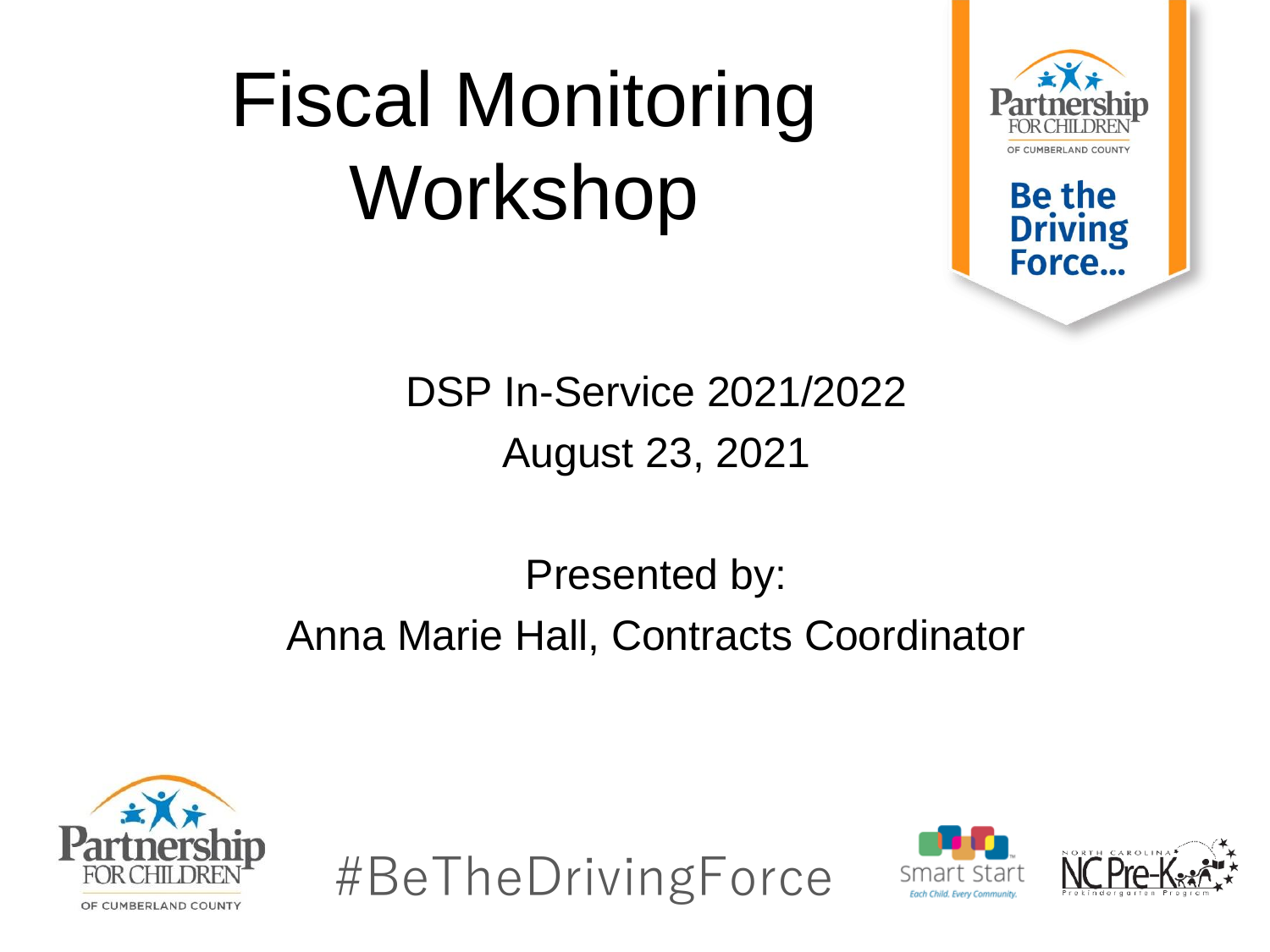

Force...

#### DSP Role

DSPs are individual community based organizations who are funded to carry out the Partnership's vision and mission. **State**

Successful children ensure a thriving community and long-term economic prosperity.



#### **Mission:**

Be the driving force to engage partners to achieve lasting positive outcomes for all children, beginning at birth.





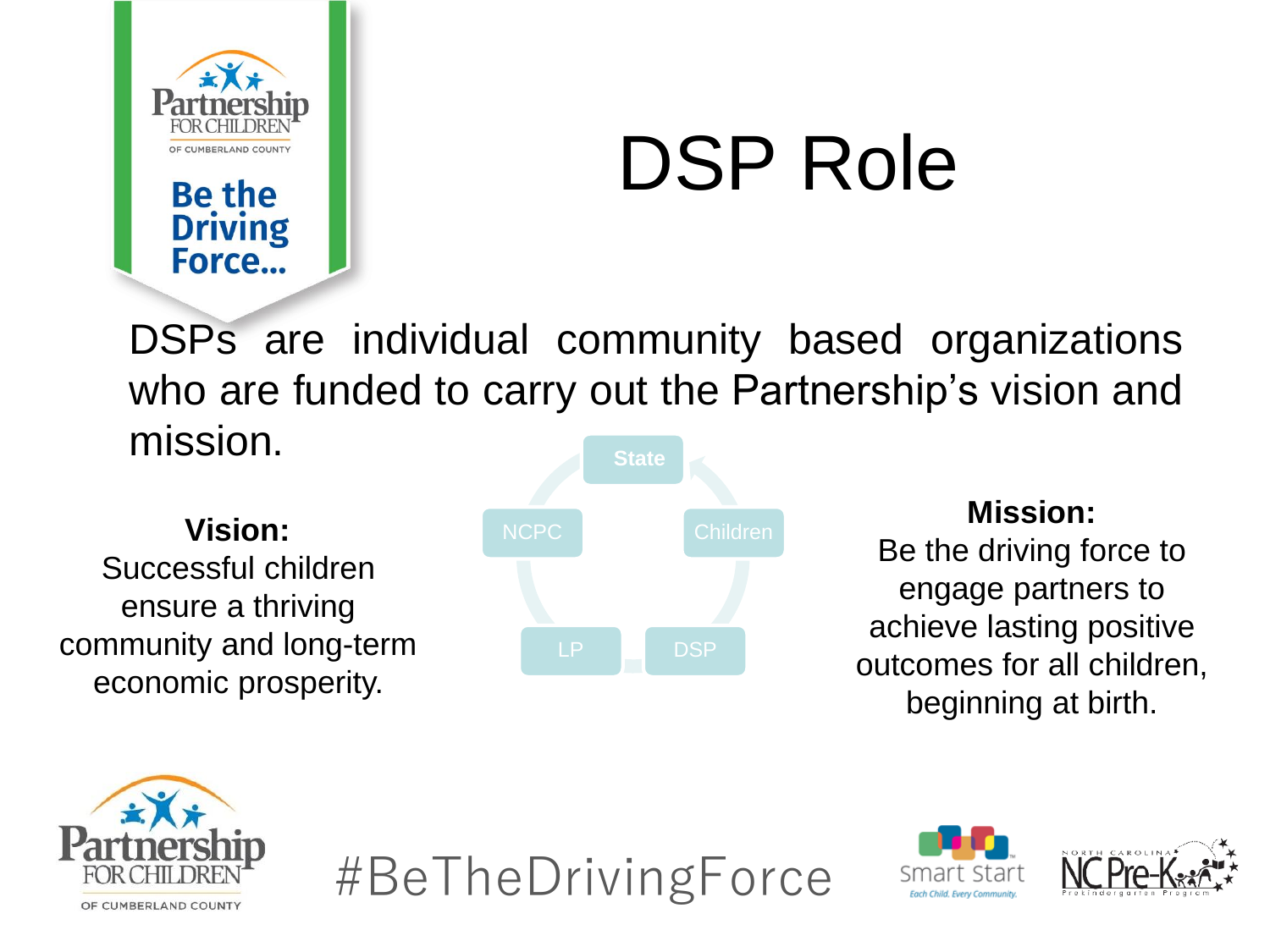

**Driving** Force.

### Accountability

- North Carolina Early Childhood Initiative legislation requires NCPC to develop and implement a comprehensive standard fiscal accountability plan (GS §143B-168.12(a)(4).
- Fiscal Monitoring addresses various contract compliance areas through supporting documents for financial transactions.







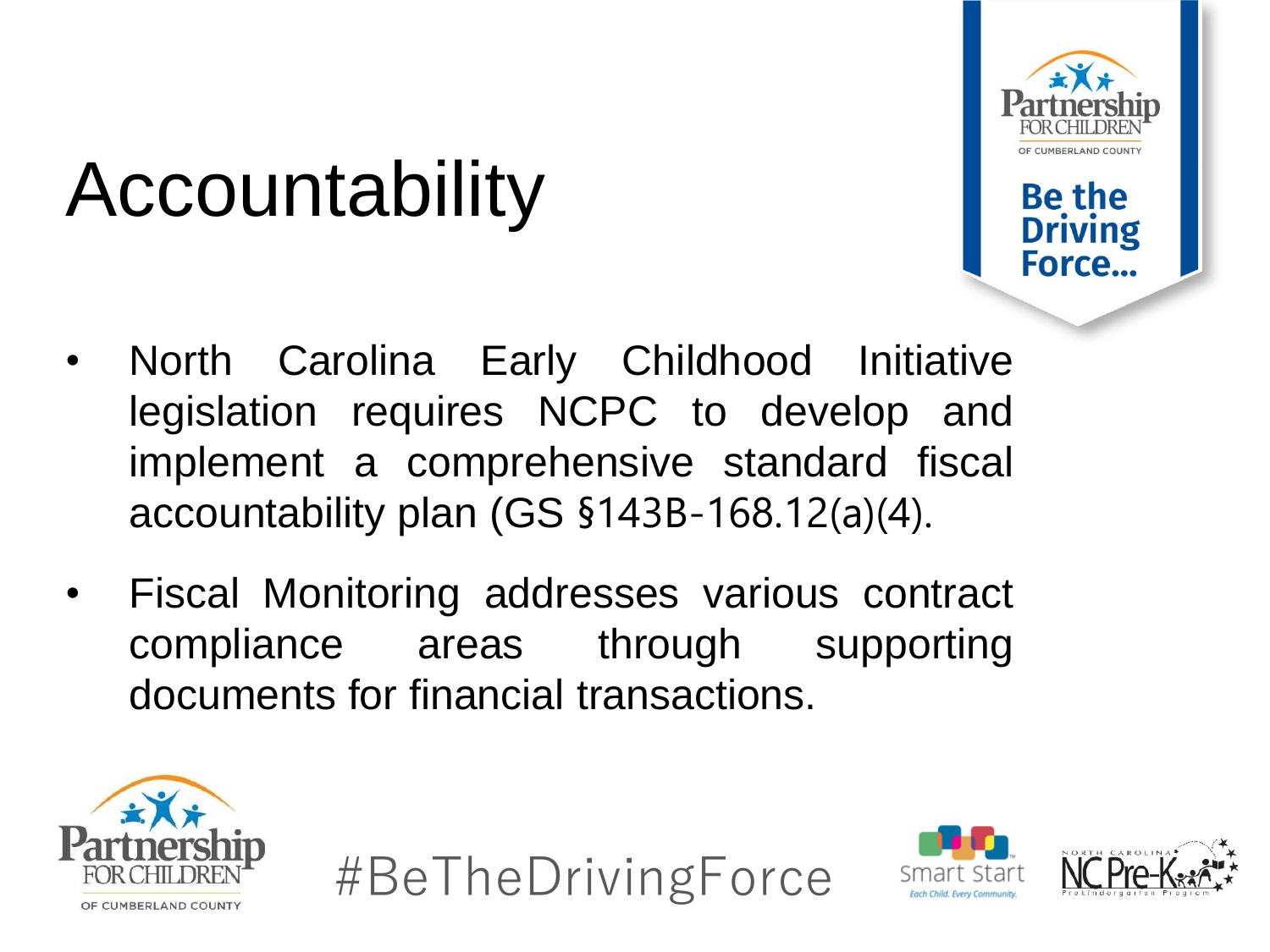

**Be the** 

**Driving** Force...

#### Financial Status Reports (FSRs)

✔ FSRs are due to the Contracts Coordinator on the  $10<sup>th</sup>$  of each month. If the 10<sup>th</sup> is not on a weekday, it is due the next business day following the respective weekend or holiday.

 $\sqrt{\ }$  Remember, if an expenditure is incorrectly reported, an adjustment should be made on the next month's FSR following discovery (can not cross fiscal years).

✔ CASH BASIS OF ACCOUNTING is the accounting basis in which revenue and expenses are recorded in the period they are actually received and/or expended in cash.

✔ FSR forms will be emailed to fiscal contacts for each activity tomorrow. If you have questions, please contact Anna Marie Hall at [amhall@ccpfc.org](mailto:amhall@ccpfc.org) or (910)263-7496.





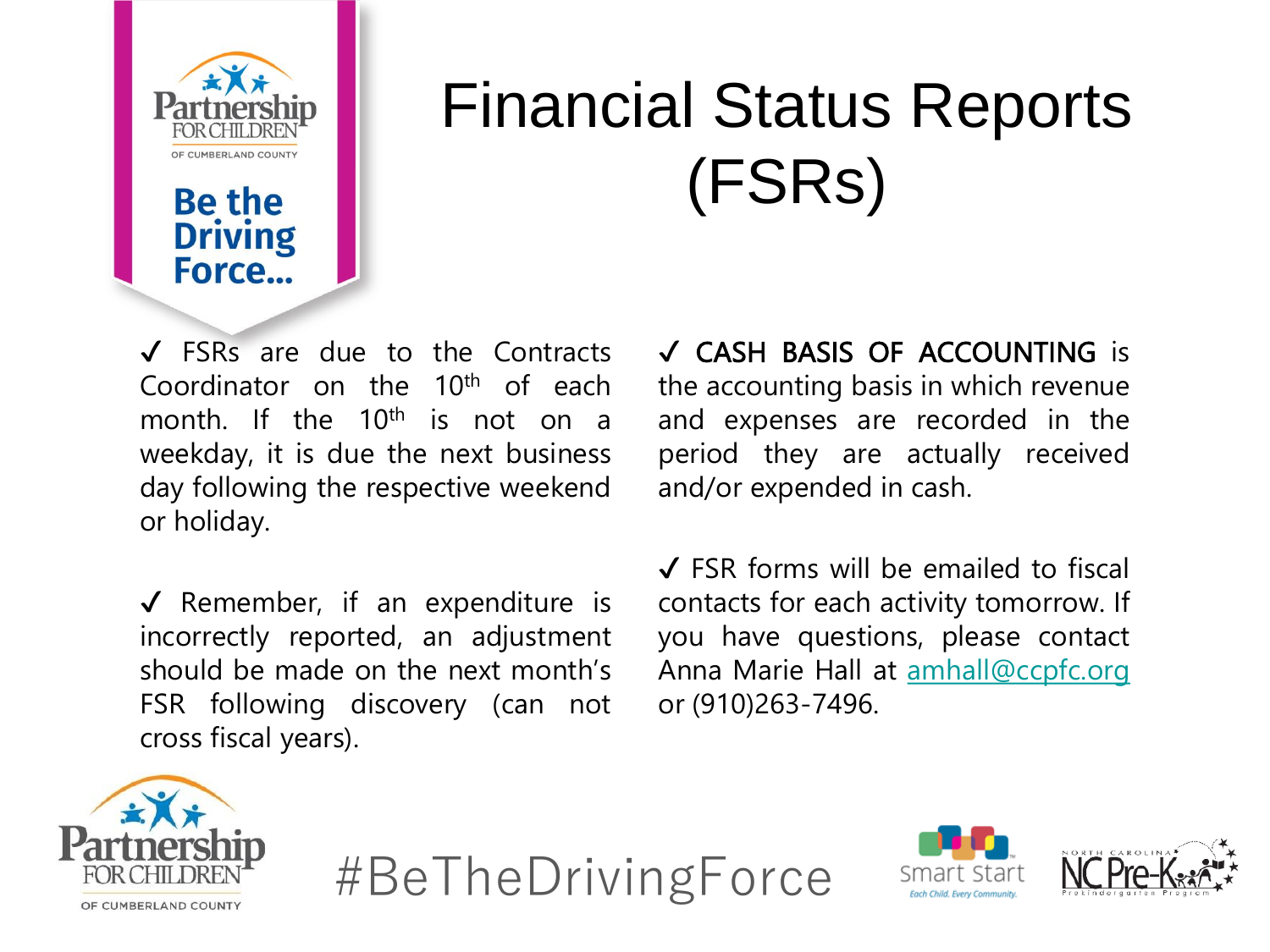### Line Item Explanations

A sample of problem line items…



**Be the Driving** Force...

**#14 Office Supplies:** It is important, especially in our new "normal" to remember that expenses for software user licenses/access (such as Zoom, DocuSign) are considered Office Supplies and should be coded and reported on Line 14. *These items are sometimes mistakenly considered and reported on Line 18 - Communications Expenses.*

**#15 Service Related Items:** Supplies used in the performance of service activity (ex: workbooks, craft items, demonstration tools and supplies). Items that are used for reward or incentives given to program participants are reported on line 47 – Non-*Cash Grants and Awards.*

**#20 Printing & Binding:** Printing, binding, copying costs for internal use only. *Services materials distributed externally are reported on Line 24 – Advertising and Outreach.*

**#22 Meeting & Conference Expenses:** Expenses related to meetings and conferences hosted/organized/presented by the DSP for program participants. *Expenses occurred by employees attending meetings/conferences held by outside parties are reported on Lines 23 and 17.*

**#23 Employee Training (no travel):** Expenses for tuition, registration, training materials, etc. *Mileage, food and hotel charges will be reported on Line 17 – Travel.*

**#32 Insurance:** Expenses for insurance such as General Liability, D&O, Professional Liability, etc. *Workers' Compensation insurance is reported on Line 11 – Personnel.*

**#43 Purchase of Services:** Expenses for purchase of care (subsidized child care) services. *Expenses related to contracts* with professional service providers (accountants, child care during meetings, contractors providing an element of the service *activity) are reported on Line 12 – Contracted Professional Services.*







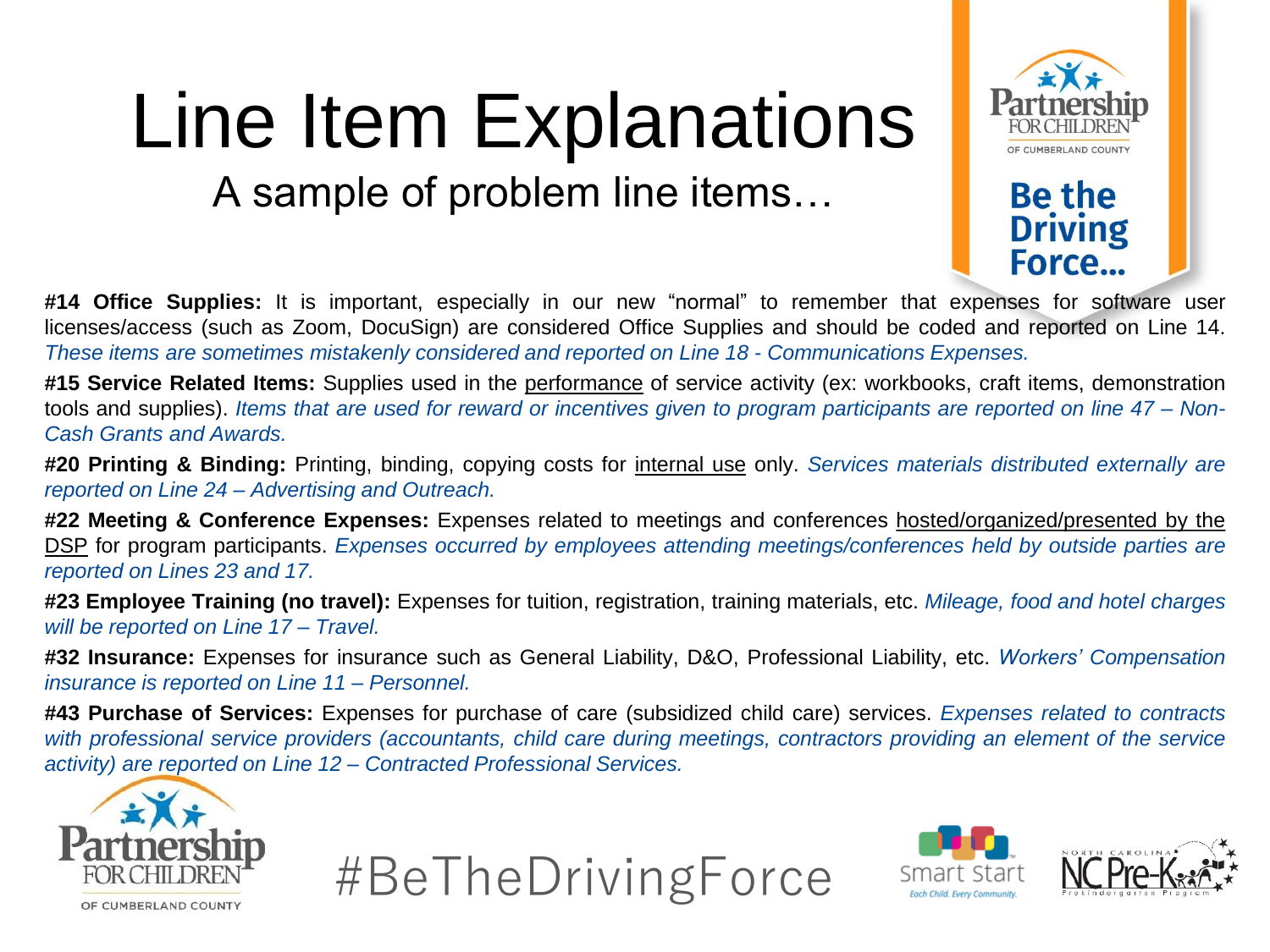

**Be the Driving** Force...

## Monitoring Preparation

- You will receive an email from the Contracts Coordinator and/or the Vice President of Finance, typically at least 30 days prior to the site visit.
- The email will include a list of requested documents that are expected to be furnished to the Contracts Coordinator or Vice President of Finance within 3 weeks of receipt of the notification email.

#### **SUPPORTING DOCUMENTATION**

- Copies of vendor invoices
- Cancelled Checks
- **Receipts**
- Timesheets
- Job Descriptions

• Cost Allocation Plan

- Classroom Attendance Sheets
- Internal Control Questionnaire
- Policies and Procedures
- Fixed Asset Inventory Log





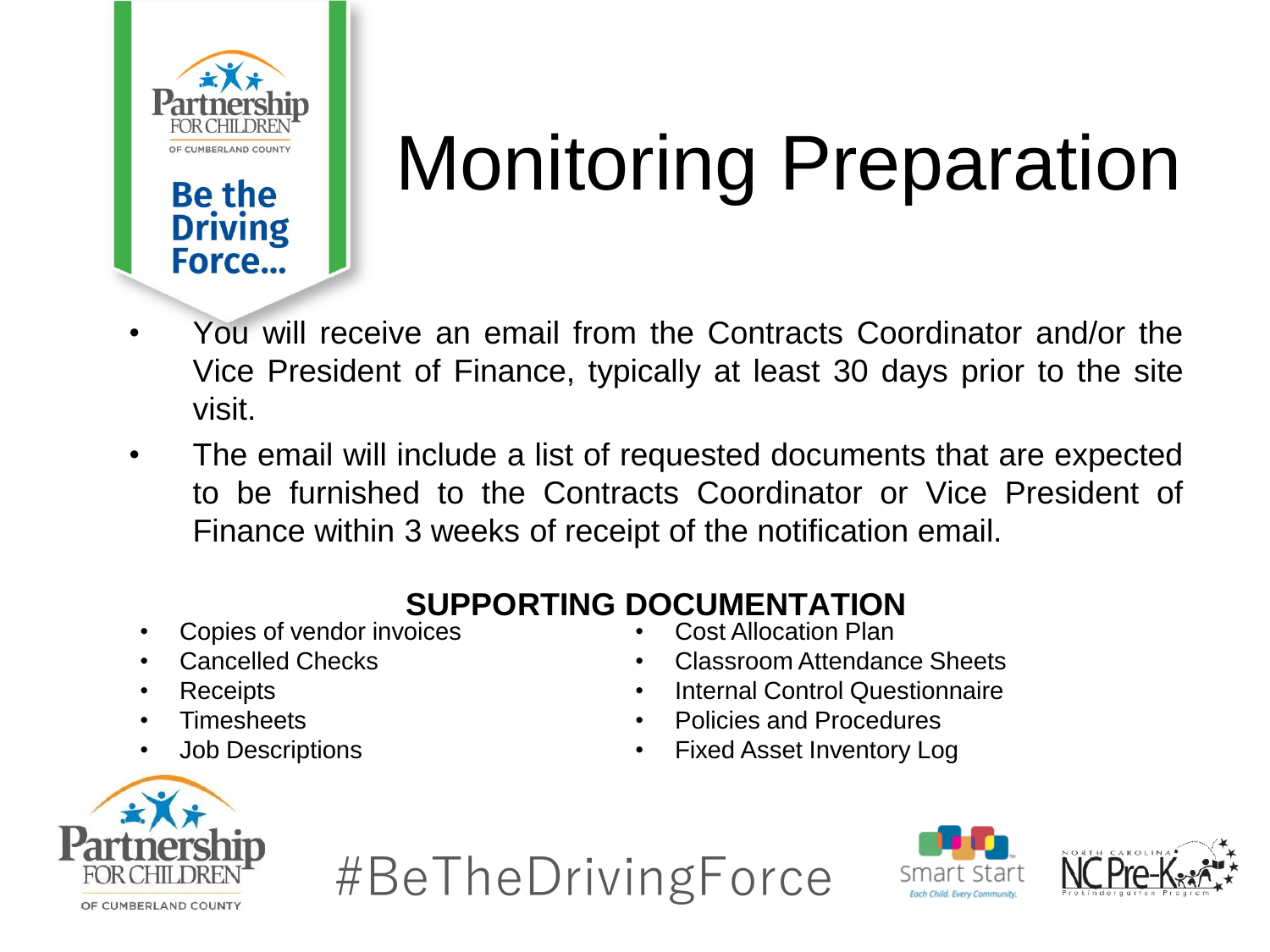#### Keep in Mind…



Force...

*Cash Disbursements:* Must ①be in compliance with the Smart Start Cost Principles; ②meet the objectives of the activity according to your CAD; and ➂be available in your budget.

*Cash Receipts:* Sponsored program activities that require payment of fees by participants will be verified for proper coding to the Smart Start activity, accurately reported on the Program Income Report and are spent (or reverted) in accordance with the requirements.

*Internal Control Questionnaire:* Form provides information about who is responsible for the financial day-to-day activities and segregation of duties within your agency. When there is a small staff, it is difficult to have segregation of duties and we suggest your Board take an active role to ensure internal controls.

*Property & Equipment:* Any property and equipment exceeding \$500. A Property Acquisition Form must be completed and attached to that month's FSR; a Fixed Asset Log must be maintained; and when the property and/or equipment is not in working condition, the Property Disposition Form must be completed in accordance with the instructions from the Partnership.







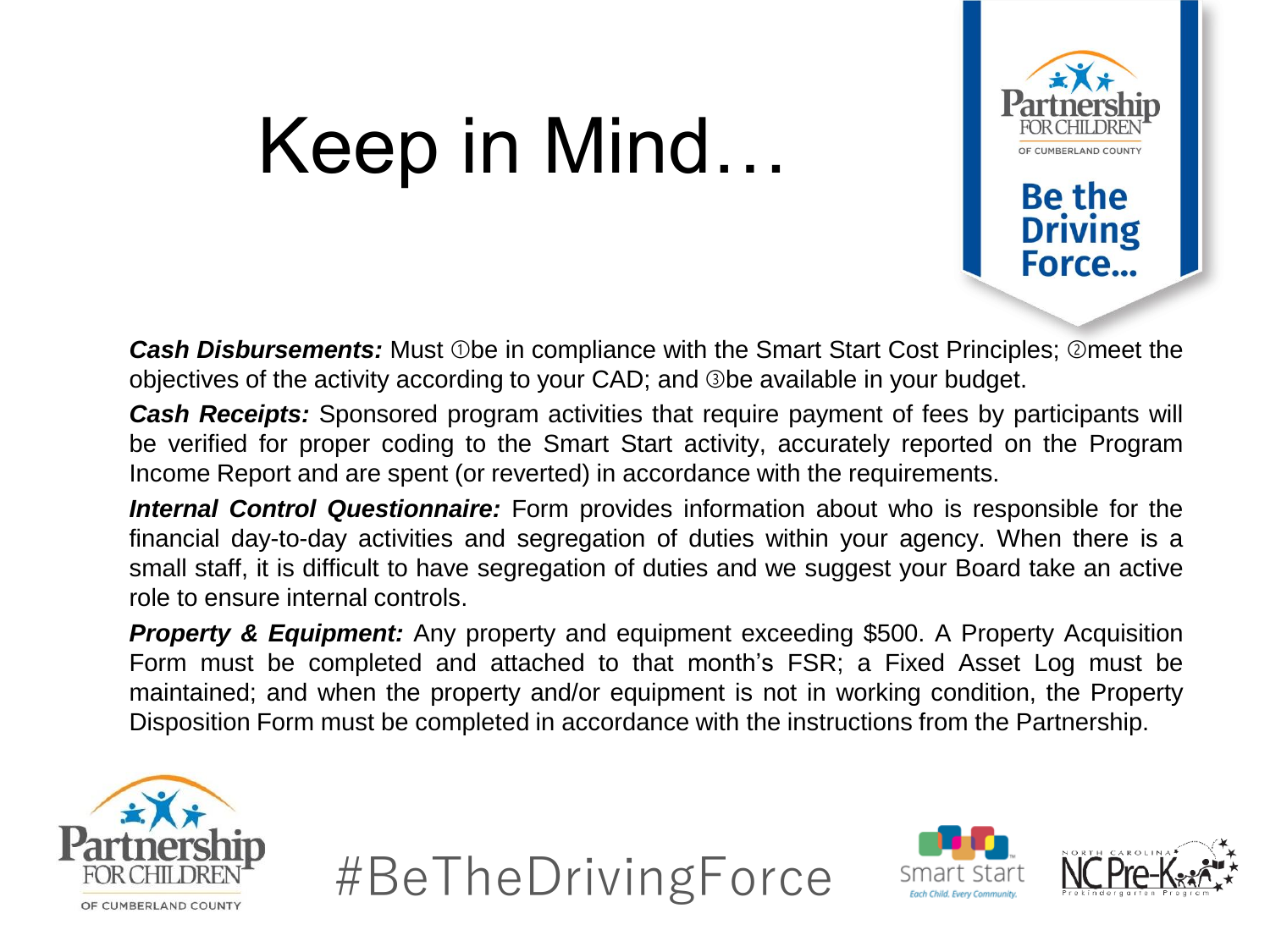

#### **Be the Driving** Force...

#### Cost Allocation

- Direct cost allocation is specific costs that are unequivocally traced to a specific activity.
- Cost allocation is costs that benefit more than one activity and are charged to specific activities based upon a reasonable allocation methodology.
- The DSP should *at a minimum*:
	- Identify the categories of costs to be allocated
	- Identify and support the cost-benefit relationship
	- Identify the basis to be used to support the allocation
- Job Descriptions must support the manner in which the personnel costs are being charged.
- Cost allocation methodologies must be well-defined, reasonable, and used consistently.
- **Not Allowable:**
	- Estimates of square footage, staff time, supplies used, copies made, etc. are not acceptable.
	- Using budgets as the basis of allocation is not acceptable.





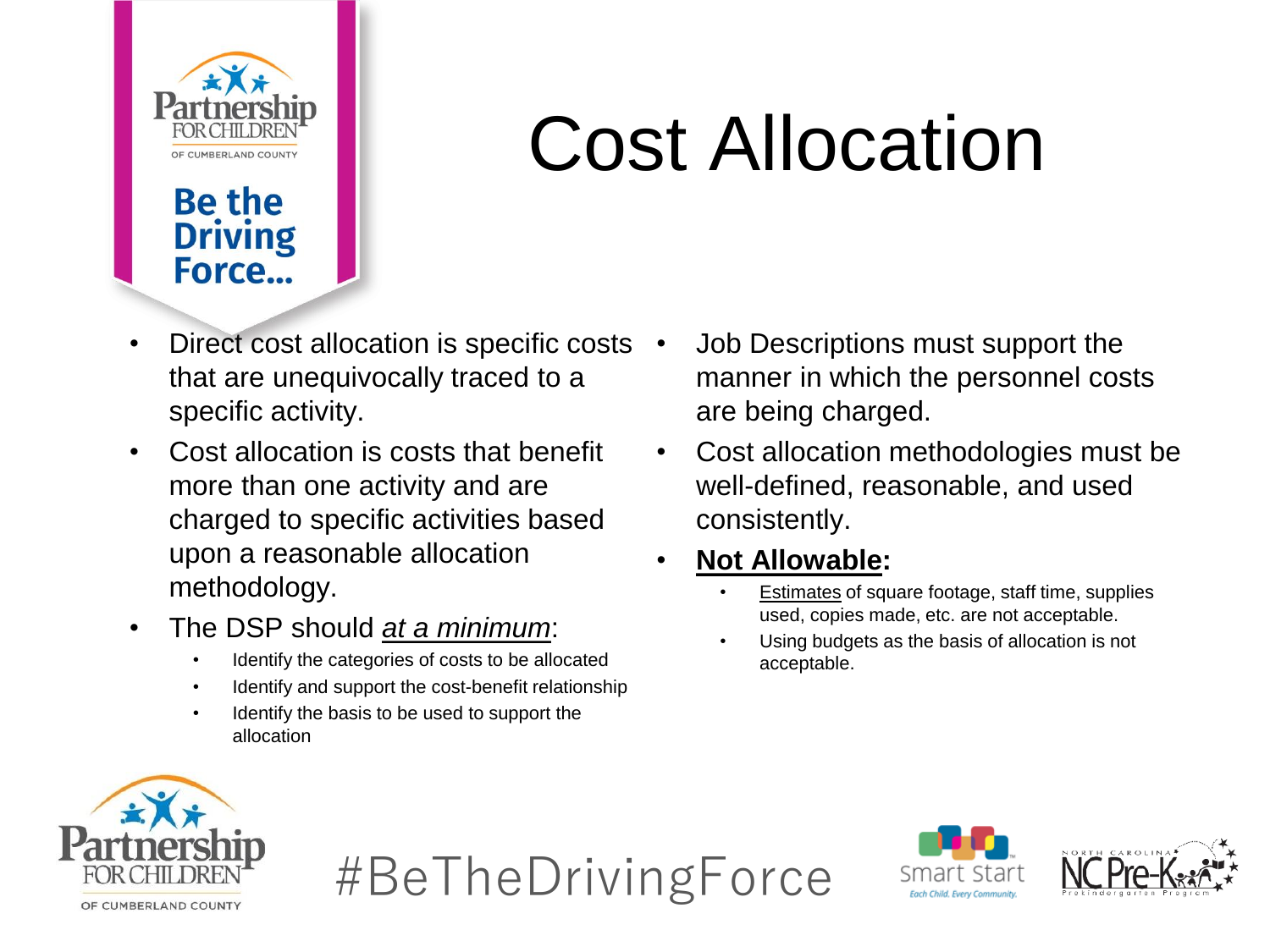# DSP Reporting & Auditing Requirements

**NCAC Title 09 NCAC 03M, "Uniform Administration of State Grants," establishes reporting thresholds and requirements for non-governmental grantees and sub grantees of State funds. The reporting thresholds for Grantees that receive, use or expend State Funds within its fiscal year need to be submitted to the Local Partnership…**



**Be the** 

**Driving** Force...

**less than twenty-five thousand dollars (\$25,000)** within six months after the end of its fiscal year:

•A certification completed by the grantee Board and management stating that the State funds were received, used, or expended for the purposes for which they were granted; and

•An accounting of the State funds received, used, or expended.

at least twenty-five thousand (\$25,000) and up to and including five hundred thousand dollars (\$500,000) within six months after the end of its fiscal year:

•A certification completed by the grantee Board and management stating that the State funds were received, used, or expended for the purposes for which they were granted;

•An accounting of the State funds received, used, or expended; and

•A description of activities and accomplishments undertaken by the grantee with the State funds.

#### **greater than five hundred thousand dollars (\$500,000)** within nine months after the end of its fiscal year:

•A certification completed by the grantee Board and management stating that the State funds were received, used, or expended for the purposes for which they were granted;

•An audit prepared and completed by a licensed Certified Public Accountant; and

•A description of activities and accomplishments undertaken by the grantee with the State funds.









OF CUMBERLAND COUNTY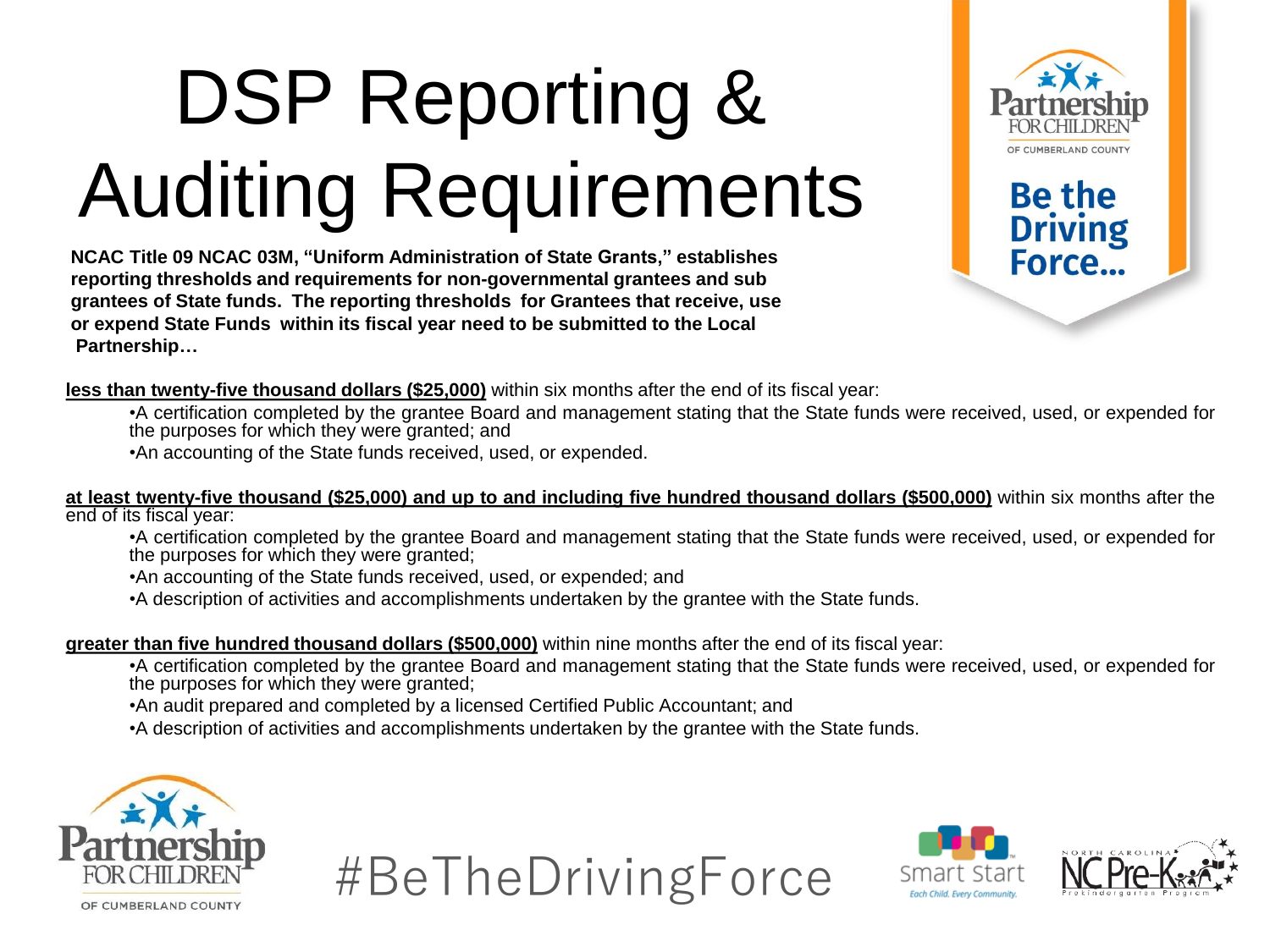

# Fiscal Monitoring Results

**The result of the fiscal monitoring outlines recommendations, infractions, issues and/or findings that were identified in the monitoring.**

*Recommendation:* A recommendation is a suggestion that could improve your fiscal processes, and there will be no action taken if you choose not to respond. *(*i.e. attach backup documentation to your monthly FSRs. )

**Infraction:** A contract non-compliance concern and/or miscalculation that can be and is corrected in a timely manner. You must respond and provide documentation of the completion of the corrective action.

(i.e., FSR expenditure was not reported and/or was missed in the month that the expense was paid. Fiscal Monitor was notified of the miscalculation and there was an adjustment made on the following FSR.)





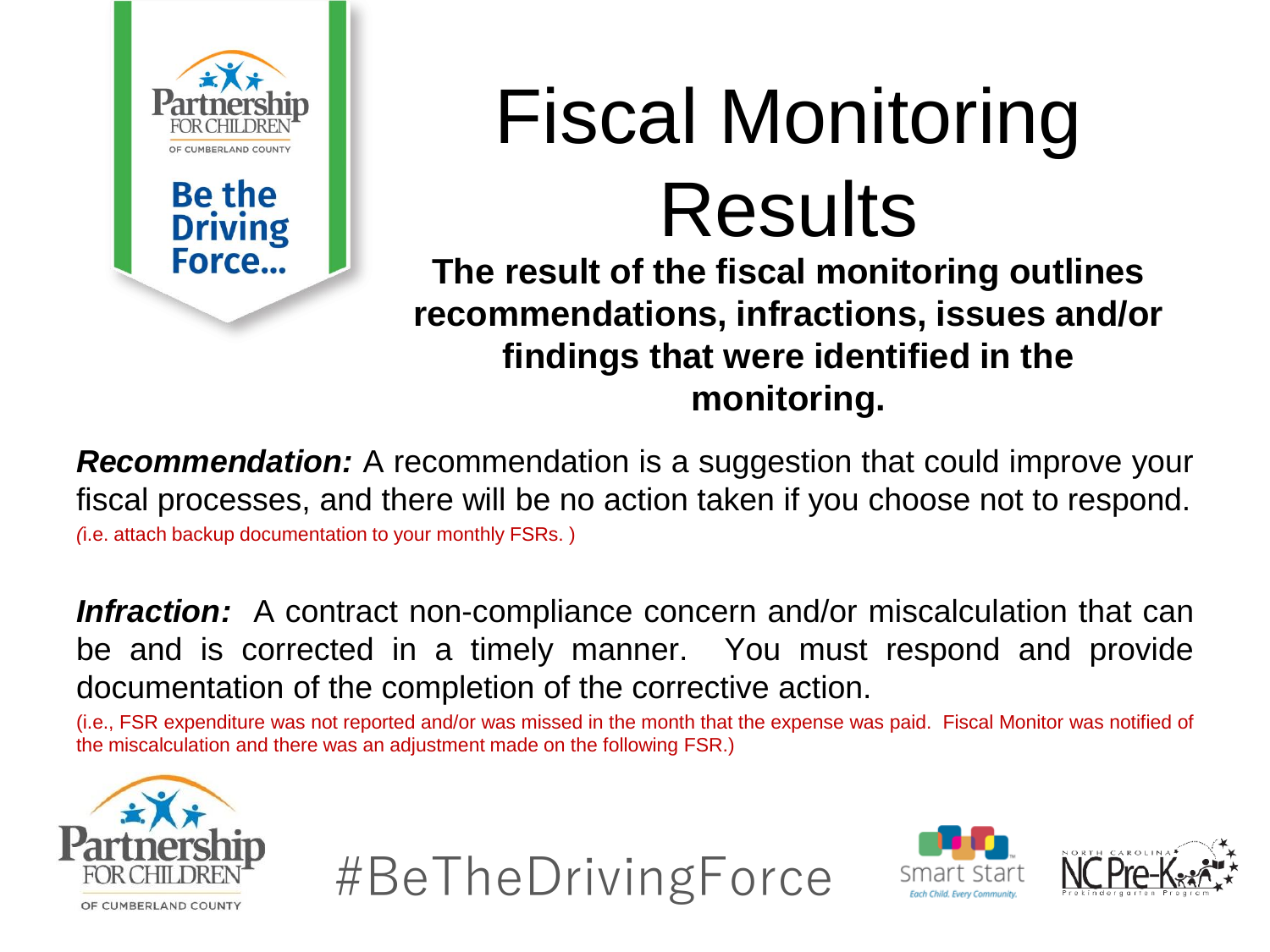### Fiscal Monitoring Results (continued)



Force...

*Issue:* An infraction or a material internal control weakness that has been identified, is not corrected in a timely manner or continues throughout the fiscal year. The infraction has the potential to result in a finding.

*(*i.e., FSRs are continually not received by the due date set within the contract or expenditures not reported as cash basis accounting.)

**Finding:** An issue that cannot or is not corrected and results in non-compliance of the contract. May result in reversion of funds not properly spent.

(i.e., expenditures not adequately documented, expenditures that do not comply with the Smart Start cost principles, and/or not consistent with the intent of the program as defined in the Contract Activity Description.)





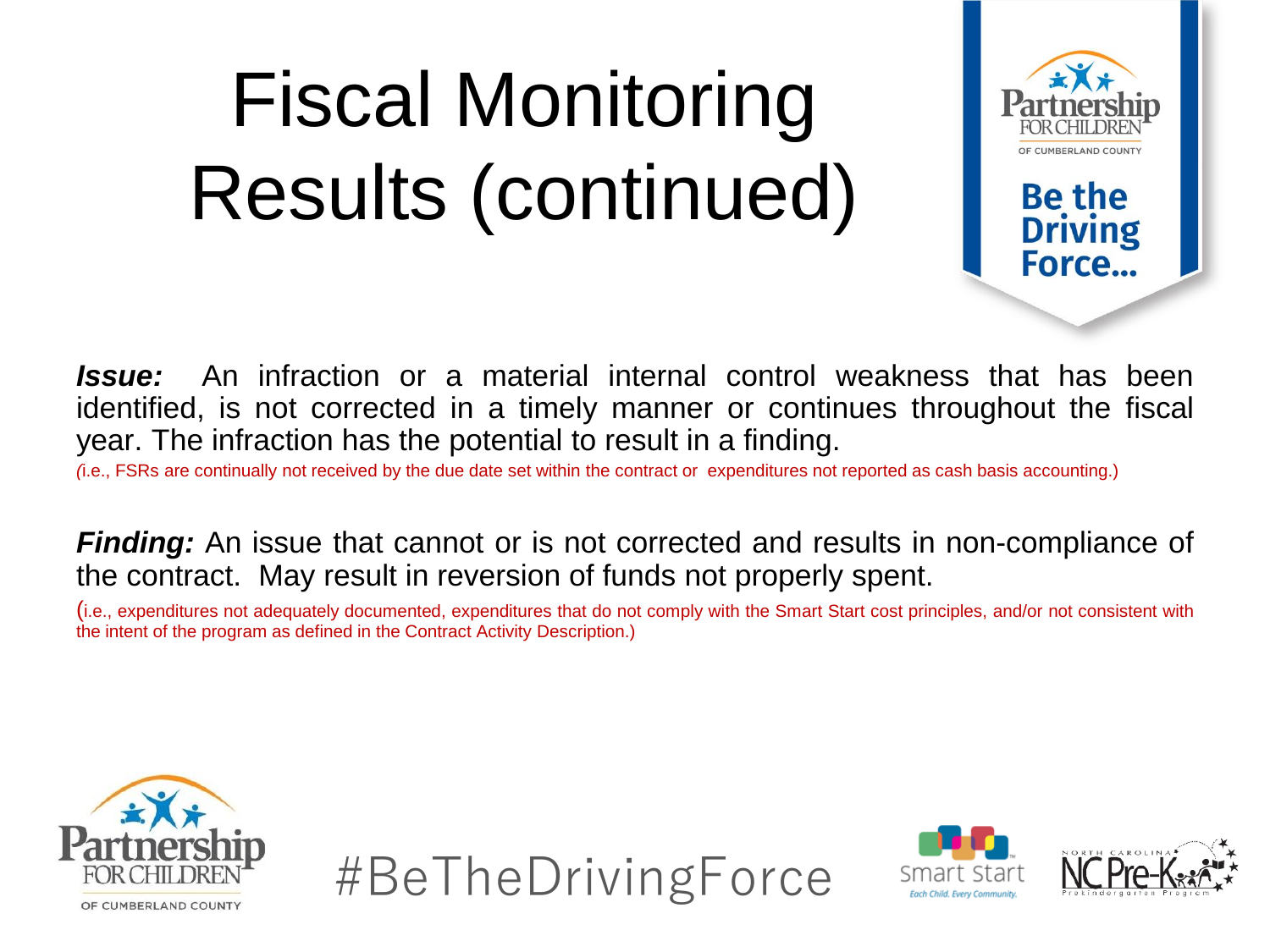

# Completion of Fiscal Monitoring

- 1. Draft Monitoring Report sent via email.
- 2. DSP responds to draft report with corrective action, if necessary, within 10 business days of receipt.
- 3. Final report issued.
- 4. Monitoring results submitted to Finance Committee, Executive Committee, and PFC Board of Directors for review and action, if deemed necessary.
- \*\*As appropriate, Action Plan prepared and sent via email. (OS Program only)





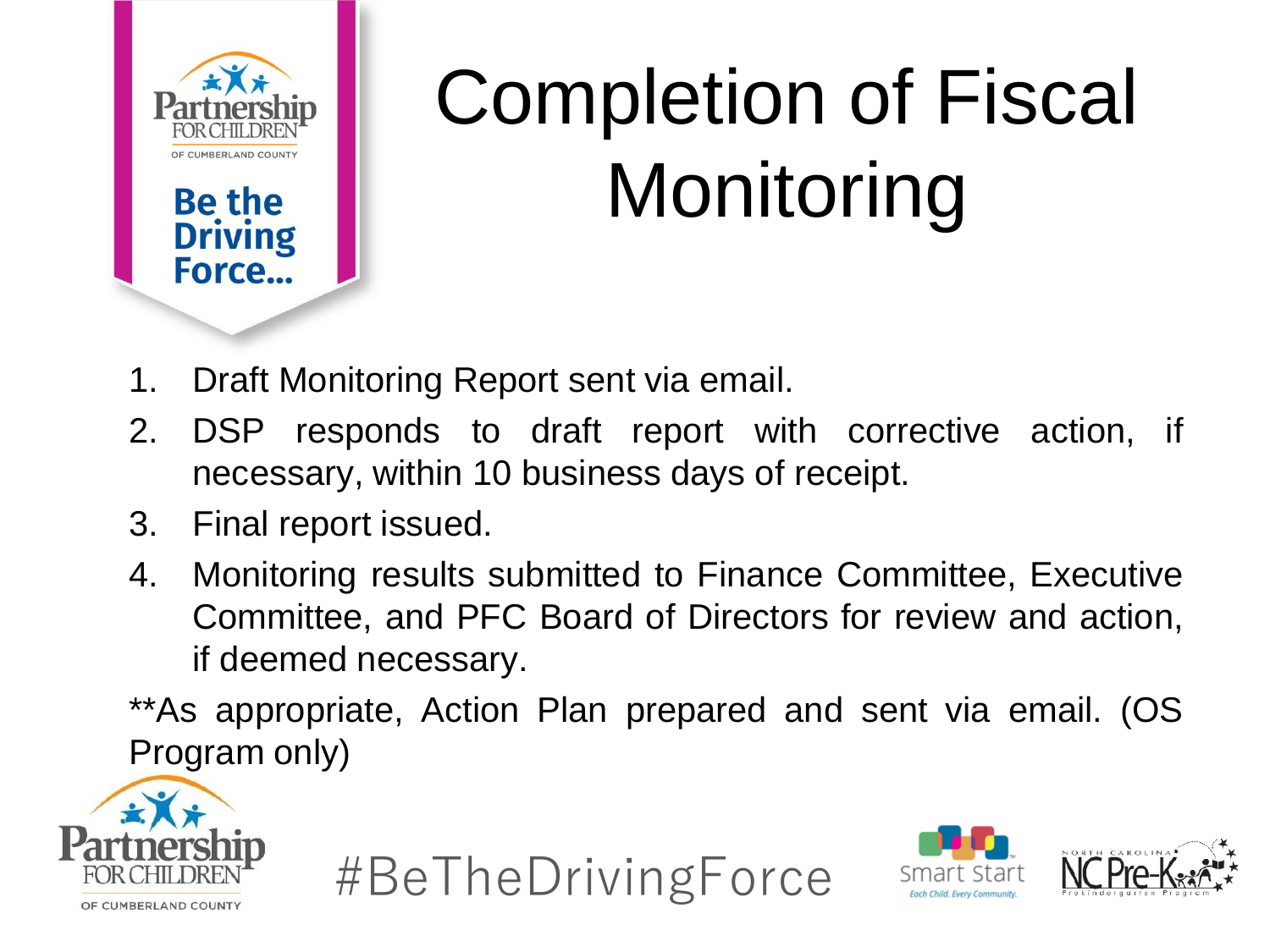## SOS Program



**Driving** Force...

**System of Support** – an intensive programmatic and/or fiscal technical assistance program. The SOS program is designed as a method to prevent program and fiscal issues which could lead to non-compliance. Using our experiences, we identified commonalities that occurred in struggling program. Included in those are:

- Reduction in program staff, excessive turnover of supervisory staff, or turnover in key staff positions.
- Funded by Smart Start for less than 2 years.
- Infractions, issues, and/or findings noted in the previous year's Formal Site Visit report.
- Involuntary budget reversions at the end of the previous fiscal year.
- Undertaking of a new direction per PFC guidance.
- Additional criteria may be identified by staff as we see possible concerns.

All programs on the fiscal SOS will develop and action plan with the Contracts Coordinator and/or Vice President of Finance; be required to furnish back-up documentation for selected line items along with each monthly Financial Status Report (FSR) to be desktop monitored; and receive one formal site visit and informal site visits as needed.